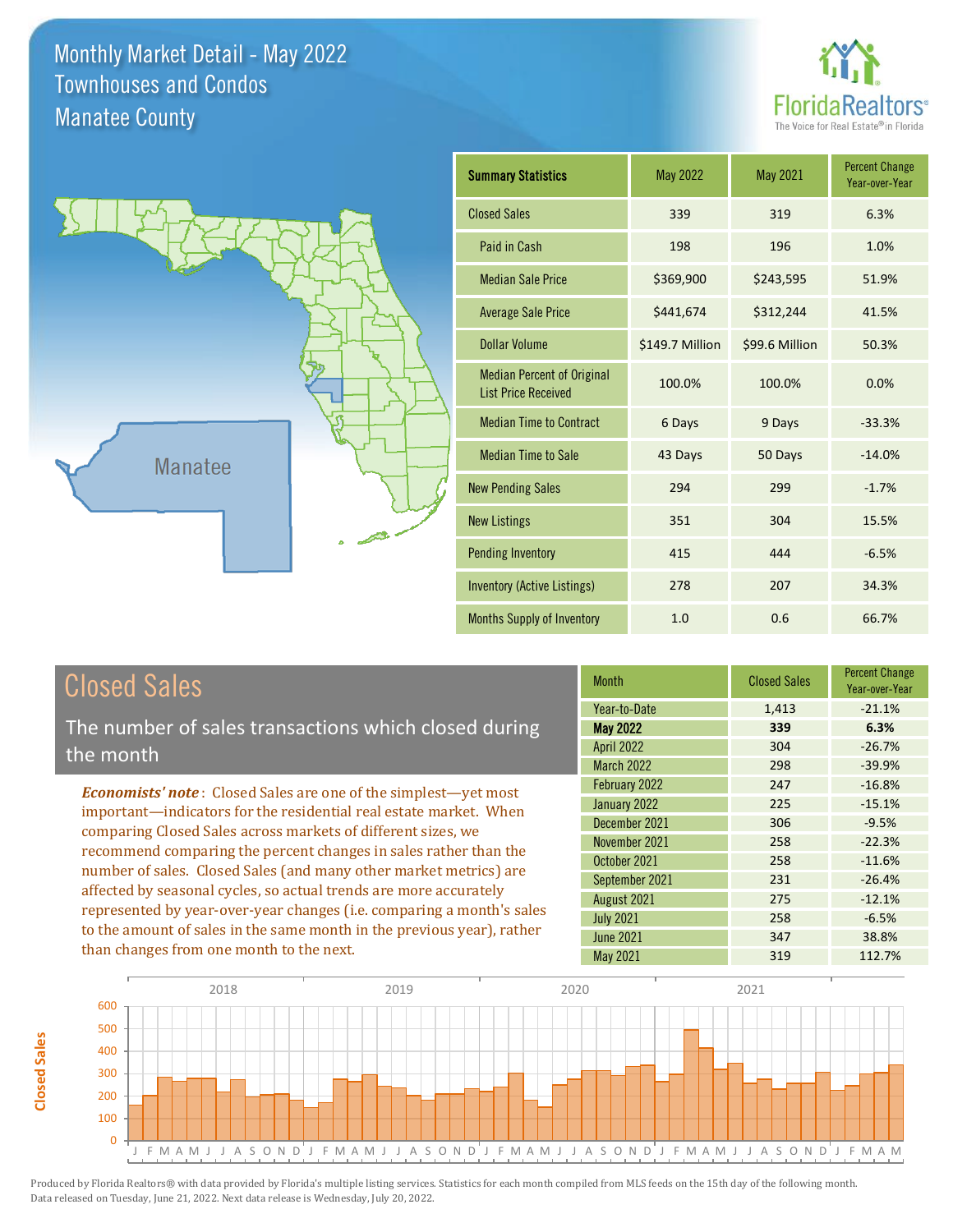

138 6.2%

142 14.5%

| Cash Sales                                                                     | <b>Month</b>      | <b>Cash Sales</b> | <b>Percent Change</b><br>Year-over-Year |
|--------------------------------------------------------------------------------|-------------------|-------------------|-----------------------------------------|
|                                                                                | Year-to-Date      | 849               | $-6.9%$                                 |
| The number of Closed Sales during the month in which                           | <b>May 2022</b>   | 198               | 1.0%                                    |
| buyers exclusively paid in cash                                                | <b>April 2022</b> | 194               | $-4.9%$                                 |
|                                                                                | <b>March 2022</b> | 188               | $-18.3%$                                |
|                                                                                | February 2022     | 142               | $-11.8%$                                |
|                                                                                | January 2022      | 127               | 5.0%                                    |
| <b>Economists' note:</b> Cash Sales can be a useful indicator of the extent to | December 2021     | 165               | 17.0%                                   |
| which investors are participating in the market. Why? Investors are            | November 2021     | 125               | $-24.2%$                                |
| far more likely to have the funds to purchase a home available up front,       | October 2021      | 134               | 10.7%                                   |
| whereas the typical homebuver requires a mortgage or some other                | September 2021    | 126               | $-6.0%$                                 |

J F M A M J J A S O N D J F M A M J J A S O N D J F M A M J J A S O N D J F M A M J J A S O N D J F M A M 0 50 100 150 200 250 2018 2019 2020 2021

# Cash Sales as a Percentage of Closed Sales

whereas the typical homebuyer requires a mortgage or some other form of financing. There are, of course, many possible exceptions, so

this statistic should be interpreted with care.

The percentage of Closed Sales during the month which were Cash Sales

*Economists' note* : This statistic is simply another way of viewing Cash Sales. The remaining percentages of Closed Sales (i.e. those not paid fully in cash) each month involved some sort of financing, such as mortgages, owner/seller financing, assumed loans, etc.

| <b>Month</b>      | <b>Percent of Closed</b><br>Sales Paid in Cash | <b>Percent Change</b><br>Year-over-Year |
|-------------------|------------------------------------------------|-----------------------------------------|
| Year-to-Date      | 60.1%                                          | 18.1%                                   |
| <b>May 2022</b>   | 58.4%                                          | $-4.9%$                                 |
| <b>April 2022</b> | 63.8%                                          | 29.7%                                   |
| <b>March 2022</b> | 63.1%                                          | 36.0%                                   |
| February 2022     | 57.5%                                          | 6.1%                                    |
| January 2022      | 56.4%                                          | 23.4%                                   |
| December 2021     | 53.9%                                          | 29.3%                                   |
| November 2021     | 48.4%                                          | $-2.6%$                                 |
| October 2021      | 51.9%                                          | 25.4%                                   |
| September 2021    | 54.5%                                          | 27.6%                                   |
| August 2021       | 50.2%                                          | 21.0%                                   |
| <b>July 2021</b>  | 55.0%                                          | 22.5%                                   |
| <b>June 2021</b>  | 54.8%                                          | 16.1%                                   |
| <b>May 2021</b>   | 61.4%                                          | 64.6%                                   |

May 2021 196 250.0%

June 2021 190 61.0%

July 2021

August 2021



**Cash Sales**

Pct. of Closed Sales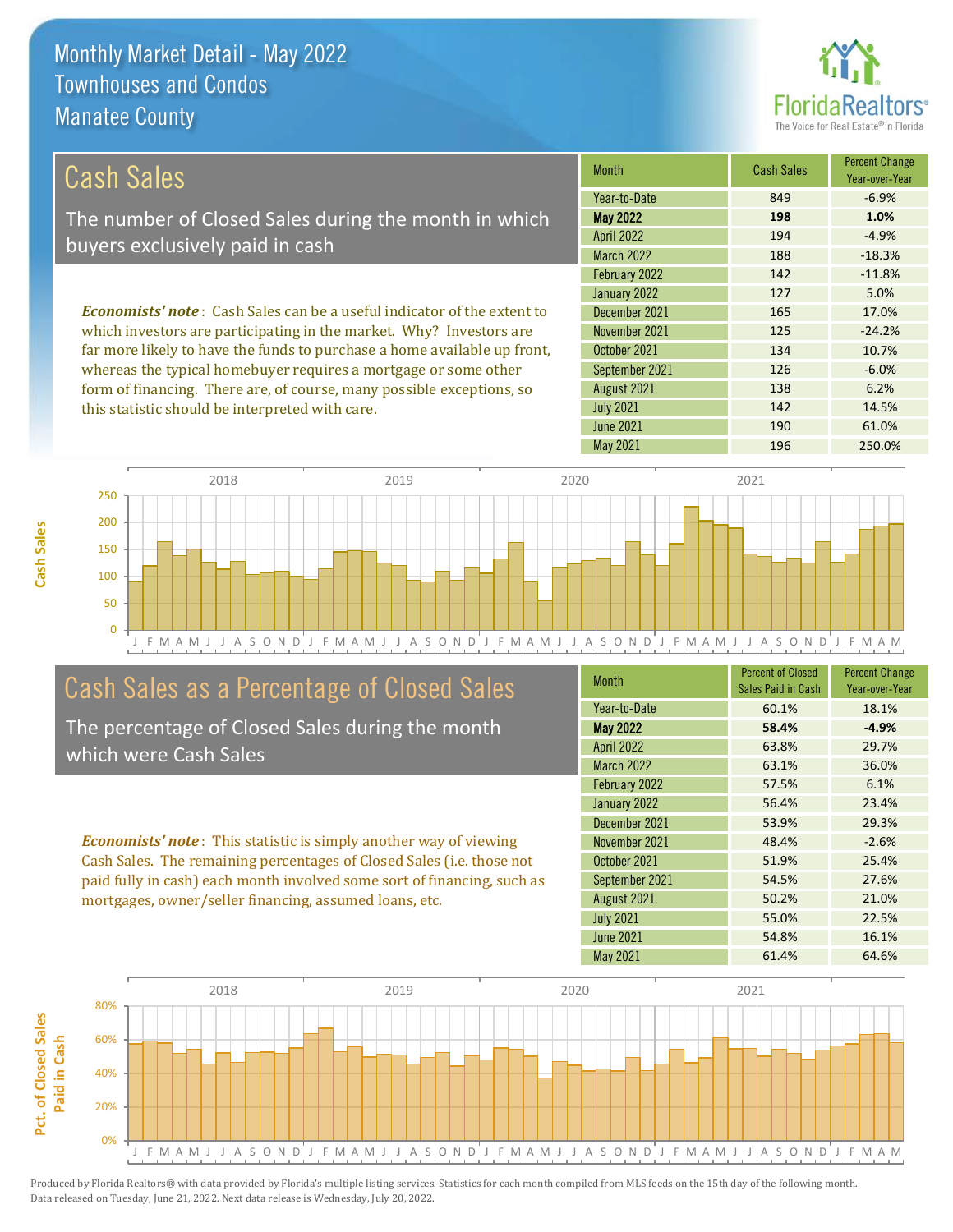

#### Month Median Sale Price Percent Change Year-over-Year May 2022 **\$369,900 51.9%** Year-to-Date \$335,000 40.2% October 2021 \$278,000 9.0% April 2022 \$350,000 48.9% March 2022 \$320,539 30.8% December 2021 **\$302,965** 26.8% November 2021 **\$300,000** 26.4% February 2022 <br>  $\begin{array}{|c|c|c|c|c|}\n\hline\n\text{5325,000} & \text{41.3\%}\n\hline\n\end{array}$ January 2022 **\$301,000** \$301,000 \$30.3% September 2021 \$285,000 29.5% August 2021 **\$275,000** 23.3% July 2021 **\$250,050** \$250,050 13.7% June 2021 **\$280,000** \$280,000 30.7% May 2021 **\$243,595** 5.9% *Economists' note* : Median Sale Price is our preferred summary statistic for price activity because, unlike Average Sale Price, Median Sale Price is not sensitive to high sale prices for small numbers of homes that may not be characteristic of the market area. Keep in mind that median price trends over time are not always solely caused by changes in the general value of local real estate. Median sale price only reflects the values of the homes that *sold* each month, and the mix of the types of homes that sell can change over time. Median Sale Price The median sale price reported for the month (i.e. 50% of sales were above and 50% of sales were below)



## Average Sale Price

The average sale price reported for the month (i.e. total sales in dollars divided by the number of sales)

*Economists' note* : Usually, we prefer Median Sale Price over Average Sale Price as a summary statistic for home prices. However, Average Sale Price does have its uses—particularly when it is analyzed alongside the Median Sale Price. For one, the relative difference between the two statistics can provide some insight into the market for higher-end homes in an area.

| <b>Month</b>      | <b>Average Sale Price</b> | <b>Percent Change</b><br>Year-over-Year |
|-------------------|---------------------------|-----------------------------------------|
| Year-to-Date      | \$400,567                 | 35.3%                                   |
| <b>May 2022</b>   | \$441,674                 | 41.5%                                   |
| <b>April 2022</b> | \$400,371                 | 32.1%                                   |
| <b>March 2022</b> | \$394,151                 | 31.5%                                   |
| February 2022     | \$371,367                 | 36.1%                                   |
| January 2022      | \$379,451                 | 33.6%                                   |
| December 2021     | \$377,763                 | 3.5%                                    |
| November 2021     | \$342,508                 | 29.2%                                   |
| October 2021      | \$330,662                 | 12.2%                                   |
| September 2021    | \$321,810                 | 6.9%                                    |
| August 2021       | \$302,733                 | 15.7%                                   |
| <b>July 2021</b>  | \$309,887                 | 14.5%                                   |
| <b>June 2021</b>  | \$331,691                 | 39.0%                                   |
| <b>May 2021</b>   | \$312,244                 | 19.4%                                   |



**Median Sale Price**

**Median Sale Price**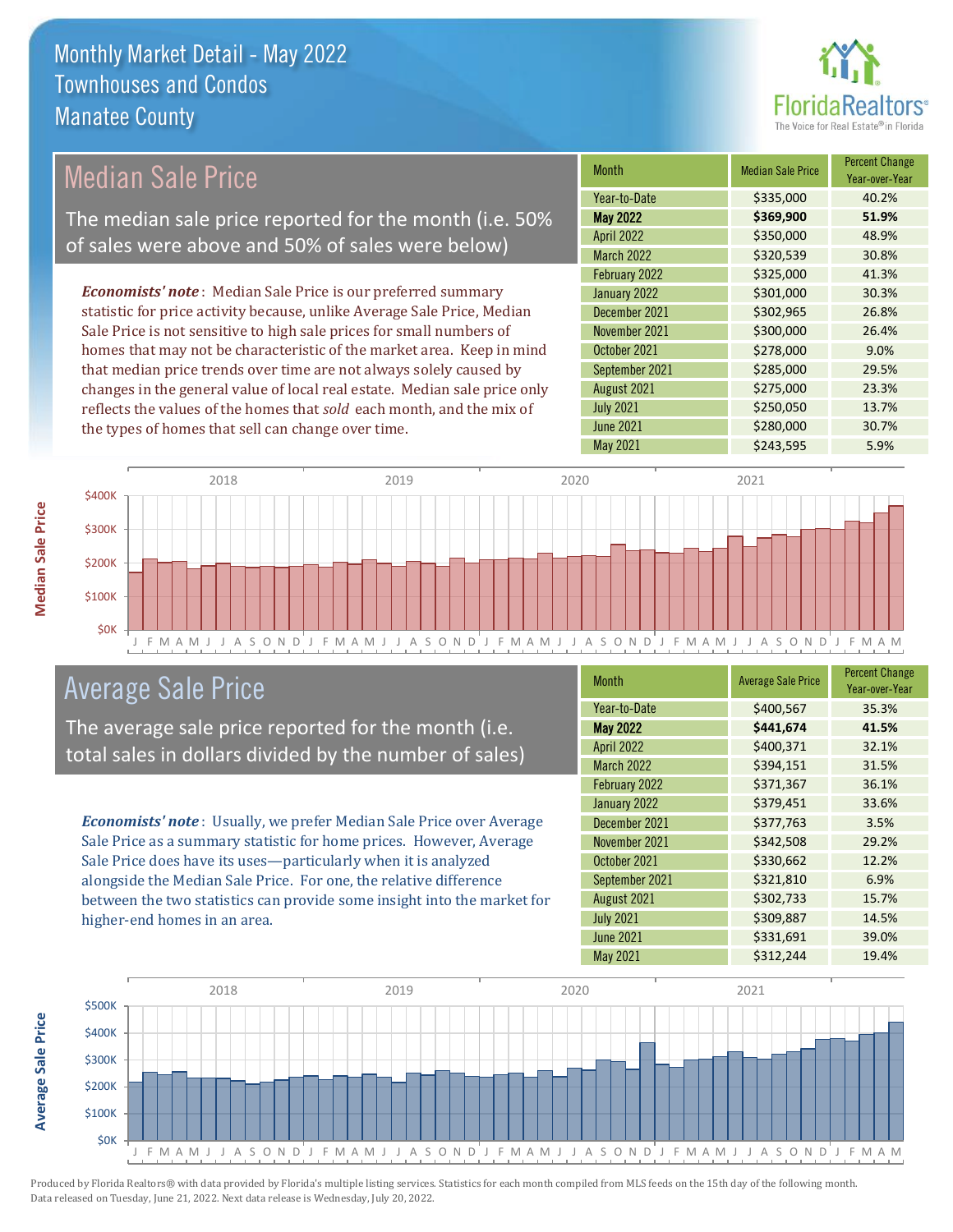

## ollar Volume

The sum of the sale prices for all sales which closed during the month

*Economists' note* : Dollar Volume is simply the sum of all sale prices in a given time period, and can quickly be calculated by multiplying Closed Sales by Average Sale Price. It is a strong indicator of the health of the real estate industry in a market, and is of particular interest to real estate professionals, investors, analysts, and government agencies. Potential home sellers and home buyers, on the other hand, will likely be better served by paying attention to trends in the two components of Dollar Volume (i.e. sales and prices) individually.

| <b>Month</b>      | Dollar Volume   | <b>Percent Change</b><br>Year-over-Year |
|-------------------|-----------------|-----------------------------------------|
| Year-to-Date      | \$566.0 Million | 6.7%                                    |
| <b>May 2022</b>   | \$149.7 Million | 50.3%                                   |
| <b>April 2022</b> | \$121.7 Million | $-3.2%$                                 |
| <b>March 2022</b> | \$117.5 Million | $-21.0%$                                |
| February 2022     | \$91.7 Million  | 13.2%                                   |
| January 2022      | \$85.4 Million  | 13.4%                                   |
| December 2021     | \$115.6 Million | $-6.3%$                                 |
| November 2021     | \$88.4 Million  | 0.4%                                    |
| October 2021      | \$85.3 Million  | $-0.8%$                                 |
| September 2021    | \$74.3 Million  | $-21.3%$                                |
| August 2021       | \$83.3 Million  | 1.7%                                    |
| <b>July 2021</b>  | \$80.0 Million  | 7.1%                                    |
| <b>June 2021</b>  | \$115.1 Million | 93.0%                                   |
| <b>May 2021</b>   | \$99.6 Million  | 154.0%                                  |



# Median Percent of Original List Price Received

The median of the sale price (as a percentage of the original list price) across all properties selling during the month

*Economists' note* : The Median Percent of Original List Price Received is useful as an indicator of market recovery, since it typically rises as buyers realize that the market may be moving away from them and they need to match the selling price (or better it) in order to get a contract on the house. This is usually the last measure to indicate a market has shifted from down to up, so it is what we would call a *lagging* indicator.

| <b>Month</b>      | Med. Pct. of Orig.<br><b>List Price Received</b> | <b>Percent Change</b><br>Year-over-Year |
|-------------------|--------------------------------------------------|-----------------------------------------|
| Year-to-Date      | 100.0%                                           | 1.8%                                    |
| <b>May 2022</b>   | 100.0%                                           | 0.0%                                    |
| <b>April 2022</b> | 100.8%                                           | 0.9%                                    |
| <b>March 2022</b> | 100.2%                                           | 2.3%                                    |
| February 2022     | 100.1%                                           | 3.1%                                    |
| January 2022      | 100.0%                                           | 3.7%                                    |
| December 2021     | 100.0%                                           | 3.5%                                    |
| November 2021     | 100.0%                                           | 3.4%                                    |
| October 2021      | 100.0%                                           | 4.6%                                    |
| September 2021    | 100.0%                                           | 3.7%                                    |
| August 2021       | 100.0%                                           | 4.6%                                    |
| <b>July 2021</b>  | 100.0%                                           | 4.5%                                    |
| <b>June 2021</b>  | 100.0%                                           | 5.6%                                    |
| <b>May 2021</b>   | 100.0%                                           | 5.2%                                    |

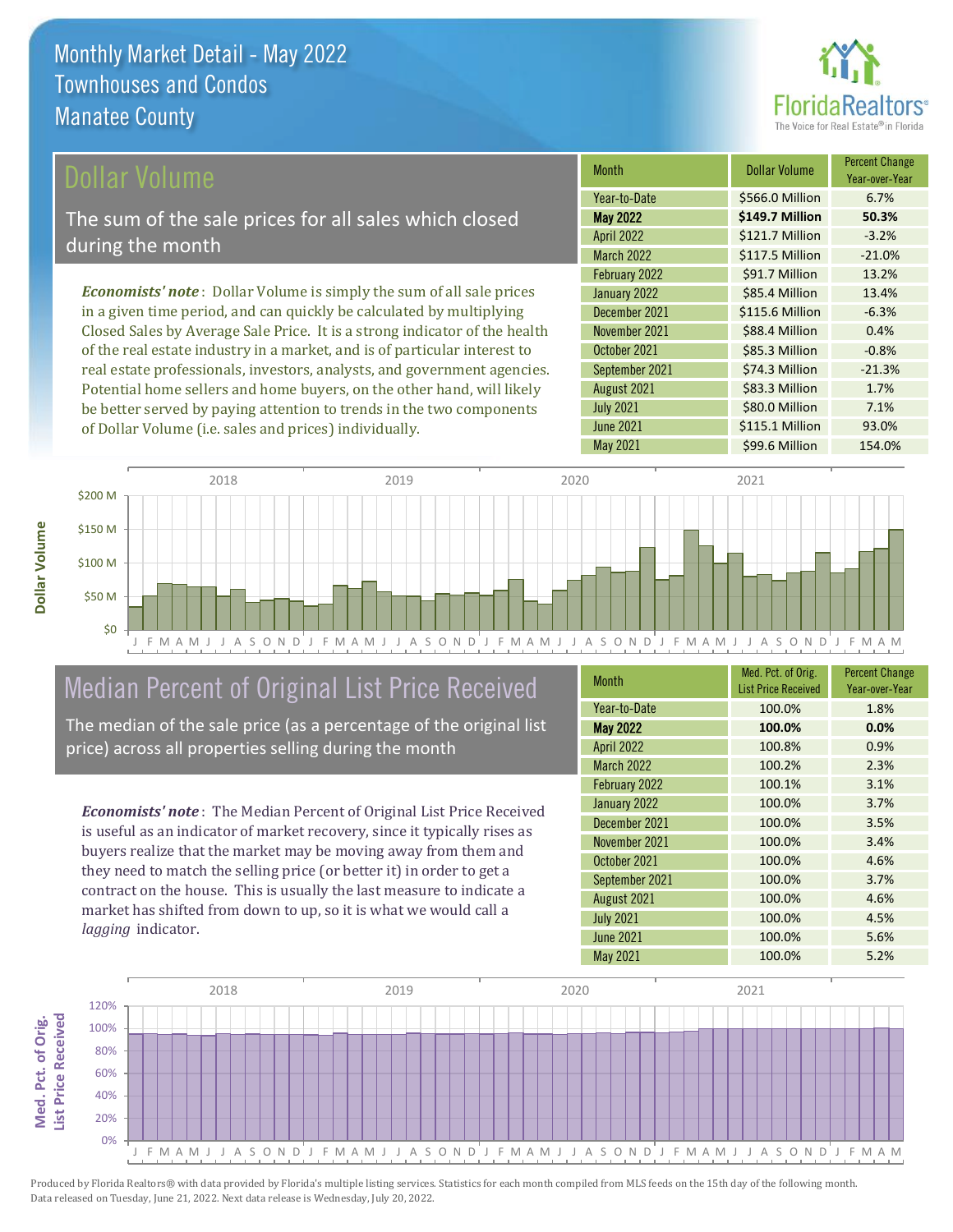

# Median Time to Contract

The median number of days between the listing date and contract date for all Closed Sales during the month

*Economists' note* : Like Time to Sale, Time to Contract is a measure of the length of the home selling process calculated for sales which closed during the month. The difference is that Time to Contract measures the number of days between the initial listing of a property and the signing of the contract which eventually led to the closing of the sale. When the gap between Median Time to Contract and Median Time to Sale grows, it is usually a sign of longer closing times and/or declining numbers of cash sales.

| <b>Month</b>      | <b>Median Time to</b><br>Contract | <b>Percent Change</b><br>Year-over-Year |
|-------------------|-----------------------------------|-----------------------------------------|
| Year-to-Date      | 6 Days                            | $-68.4%$                                |
| <b>May 2022</b>   | 6 Days                            | $-33.3%$                                |
| <b>April 2022</b> | 5 Days                            | $-54.5%$                                |
| <b>March 2022</b> | 5 Days                            | $-73.7%$                                |
| February 2022     | 5 Days                            | $-85.3%$                                |
| January 2022      | 6 Days                            | $-85.0%$                                |
| December 2021     | 6 Days                            | $-76.9%$                                |
| November 2021     | 9 Days                            | $-73.5%$                                |
| October 2021      | 7 Days                            | $-82.9%$                                |
| September 2021    | 6 Days                            | $-85.0%$                                |
| August 2021       | 7 Days                            | $-84.8%$                                |
| <b>July 2021</b>  | 6 Days                            | $-91.8%$                                |
| <b>June 2021</b>  | 6 Days                            | $-91.0%$                                |
| <b>May 2021</b>   | 9 Days                            | $-78.0%$                                |



## Median Time to Sale

**Median Time to** 

**Median Time to** 

The median number of days between the listing date and closing date for all Closed Sales during the month

*Economists' note* : Time to Sale is a measure of the length of the home selling process, calculated as the number of days between the initial listing of a property and the closing of the sale. *Median* Time to Sale is the amount of time the "middle" property selling this month was on the market. That is, 50% of homes selling this month took *less* time to sell, and 50% of homes took *more* time to sell. Median Time to Sale gives a more accurate picture than Average Time to Sale, which can be skewed upward by small numbers of properties taking an abnormally long time to sell.

| <b>Month</b>      | <b>Median Time to Sale</b> | <b>Percent Change</b><br>Year-over-Year |
|-------------------|----------------------------|-----------------------------------------|
| Year-to-Date      | 43 Days                    | $-30.6%$                                |
| <b>May 2022</b>   | 43 Days                    | $-14.0%$                                |
| <b>April 2022</b> | 43 Days                    | $-20.4%$                                |
| March 2022        | 42 Days                    | $-32.3%$                                |
| February 2022     | 41 Days                    | $-45.3%$                                |
| January 2022      | 47 Days                    | $-41.3%$                                |
| December 2021     | 44 Days                    | $-37.1%$                                |
| November 2021     | 49 Days                    | $-39.5%$                                |
| October 2021      | 45 Days                    | $-45.8%$                                |
| September 2021    | 41 Days                    | $-51.8%$                                |
| August 2021       | 47 Days                    | $-48.9%$                                |
| <b>July 2021</b>  | 46 Days                    | $-59.6%$                                |
| <b>June 2021</b>  | 45 Days                    | $-58.3%$                                |
| May 2021          | 50 Days                    | $-47.9%$                                |

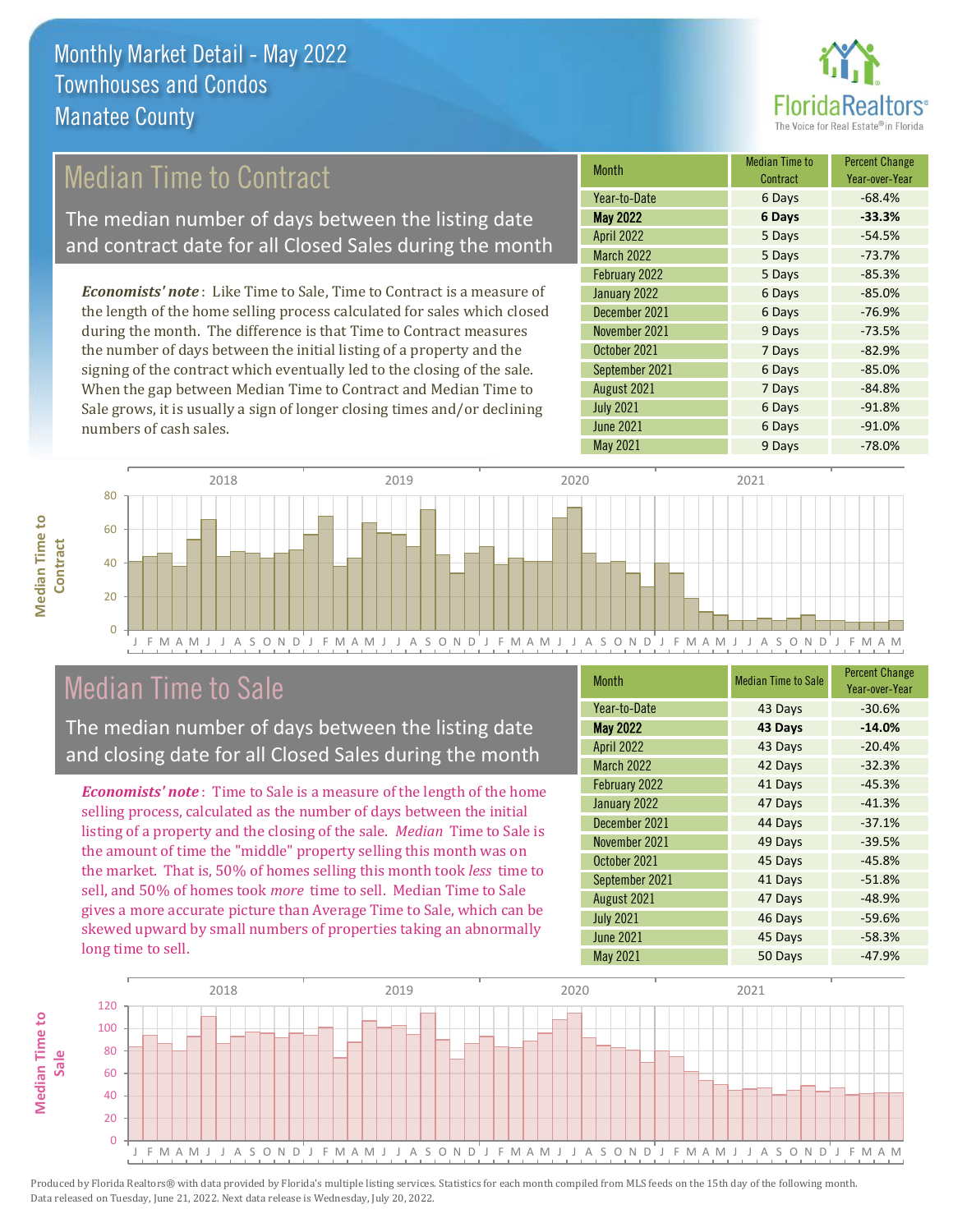distressed properties for sale.



| <b>New Pending Sales</b>                                                       | <b>Month</b>      | <b>New Pending Sales</b> | <b>Percent Change</b><br>Year-over-Year |
|--------------------------------------------------------------------------------|-------------------|--------------------------|-----------------------------------------|
|                                                                                | Year-to-Date      | 1,498                    | $-20.7%$                                |
| The number of listed properties that went under                                | <b>May 2022</b>   | 294                      | $-1.7%$                                 |
| contract during the month                                                      | <b>April 2022</b> | 301                      | $-10.1%$                                |
|                                                                                | <b>March 2022</b> | 311                      | $-24.5%$                                |
|                                                                                | February 2022     | 274                      | $-41.1%$                                |
| <b>Economists' note</b> : Because of the typical length of time it takes for a | January 2022      | 318                      | $-16.1%$                                |
| sale to close, economists consider Pending Sales to be a decent                | December 2021     | 218                      | $-26.8%$                                |
| indicator of potential future Closed Sales. It is important to bear in         | November 2021     | 246                      | $-15.5%$                                |
| mind, however, that not all Pending Sales will be closed successfully.         | October 2021      | 267                      | $-21.9%$                                |
| So, the effectiveness of Pending Sales as a future indicator of Closed         | September 2021    | 271                      | $-13.7%$                                |
| Sales is susceptible to changes in market conditions such as the               | August 2021       | 260                      | $-24.6%$                                |



# New Listings

The number of properties put onto the market during the month

availability of financing for homebuyers and the inventory of

*Economists' note* : New Listings tend to rise in delayed response to increasing prices, so they are often seen as a lagging indicator of market health. As prices rise, potential sellers raise their estimations of value—and in the most recent cycle, rising prices have freed up many potential sellers who were previously underwater on their mortgages. Note that in our calculations, we take care to not include properties that were recently taken off the market and quickly relisted, since these are not really *new* listings.

| <b>Month</b>      | <b>New Listings</b> | <b>Percent Change</b><br>Year-over-Year |
|-------------------|---------------------|-----------------------------------------|
| Year-to-Date      | 1,668               | 2.8%                                    |
| <b>May 2022</b>   | 351                 | 15.5%                                   |
| <b>April 2022</b> | 348                 | 7.7%                                    |
| <b>March 2022</b> | 363                 | 2.5%                                    |
| February 2022     | 298                 | $-13.6%$                                |
| January 2022      | 308                 | 4.1%                                    |
| December 2021     | 225                 | $-15.7%$                                |
| November 2021     | 251                 | $-2.3%$                                 |
| October 2021      | 249                 | $-21.9%$                                |
| September 2021    | 264                 | $-12.9%$                                |
| August 2021       | 281                 | $-15.9%$                                |
| <b>July 2021</b>  | 293                 | $-9.8%$                                 |
| <b>June 2021</b>  | 296                 | 14.3%                                   |
| <b>May 2021</b>   | 304                 | 5.2%                                    |

July 2021 262 262 -14.7% June 2021 313 313 -6.6% May 2021 299 299 18.7%



Produced by Florida Realtors® with data provided by Florida's multiple listing services. Statistics for each month compiled from MLS feeds on the 15th day of the following month. Data released on Tuesday, June 21, 2022. Next data release is Wednesday, July 20, 2022.

**New Listings**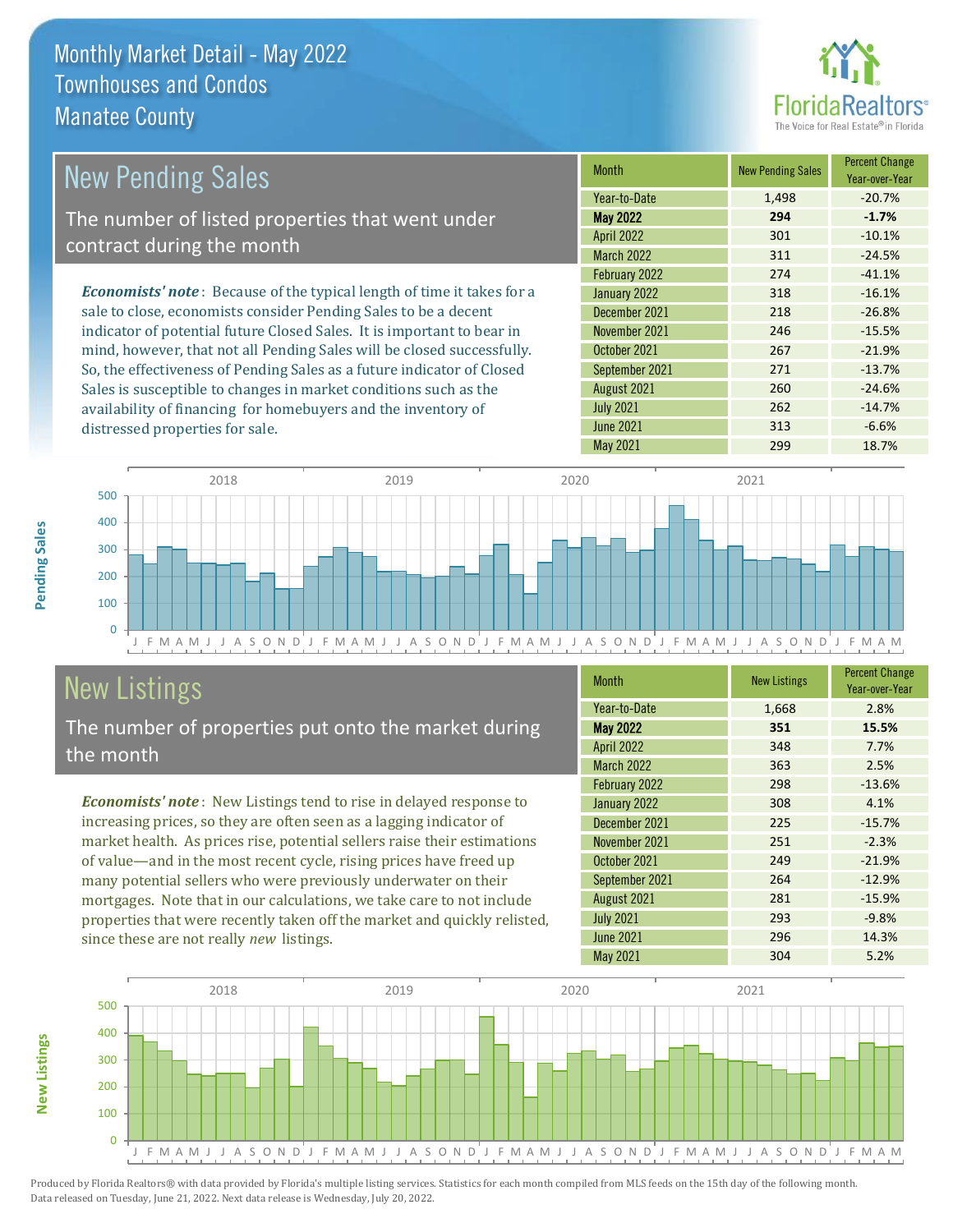

# Inventory (Active Listings) The number of property listings active at the end of the month

*Economists' note* : There are a number of ways to define and calculate Inventory. Our method is to simply count the number of active listings on the last day of the month, and hold this number to compare with the same month the following year. Inventory rises when New Listings are outpacing the number of listings that go off-market (regardless of whether they actually sell). Likewise, it falls when New Listings aren't keeping up with the rate at which homes are going off-market.

| <b>Month</b>             | Inventory | <b>Percent Change</b><br>Year-over-Year |
|--------------------------|-----------|-----------------------------------------|
| <b>YTD (Monthly Avg)</b> | 201       | $-26.5%$                                |
| <b>May 2022</b>          | 278       | 34.3%                                   |
| <b>April 2022</b>        | 234       | 15.3%                                   |
| <b>March 2022</b>        | 201       | $-12.6%$                                |
| February 2022            | 155       | $-48.8%$                                |
| January 2022             | 137       | $-67.8%$                                |
| December 2021            | 155       | $-70.4%$                                |
| November 2021            | 180       | $-69.8%$                                |
| October 2021             | 183       | $-71.8%$                                |
| September 2021           | 204       | $-70.9%$                                |
| August 2021              | 218       | $-71.0%$                                |
| <b>July 2021</b>         | 195       | $-75.6%$                                |
| <b>June 2021</b>         | 173       | $-79.2%$                                |
| May 2021                 | 207       | $-78.5%$                                |



# Months Supply of Inventory

An estimate of the number of months it will take to deplete the current Inventory given recent sales rates

*Economists' note* : MSI is a useful indicator of market conditions. The benchmark for a balanced market (favoring neither buyer nor seller) is 5.5 months of inventory. Anything higher is traditionally a buyers' market, and anything lower is a sellers' market. There is no single accepted way of calculating MSI. A common method is to divide current Inventory by the most recent month's Closed Sales count, but this count is a usually poor predictor of future Closed Sales due to seasonal cycles. To eliminate seasonal effects, we use the 12-month average of monthly Closed Sales instead.

| <b>Month</b>             | <b>Months Supply</b> | <b>Percent Change</b><br>Year-over-Year |
|--------------------------|----------------------|-----------------------------------------|
| <b>YTD (Monthly Avg)</b> | 0.7                  | $-30.0%$                                |
| <b>May 2022</b>          | 1.0                  | 66.7%                                   |
| <b>April 2022</b>        | 0.8                  | 14.3%                                   |
| <b>March 2022</b>        | 0.7                  | $-12.5%$                                |
| February 2022            | 0.5                  | $-54.5%$                                |
| January 2022             | 0.4                  | $-75.0%$                                |
| December 2021            | 0.5                  | $-75.0%$                                |
| November 2021            | 0.6                  | $-73.9%$                                |
| October 2021             | 0.6                  | $-76.9%$                                |
| September 2021           | 0.6                  | $-79.3%$                                |
| August 2021              | 0.7                  | $-78.8%$                                |
| <b>July 2021</b>         | 0.6                  | $-83.3%$                                |
| <b>June 2021</b>         | 0.5                  | $-86.8%$                                |
| May 2021                 | 0.6                  | $-86.4%$                                |

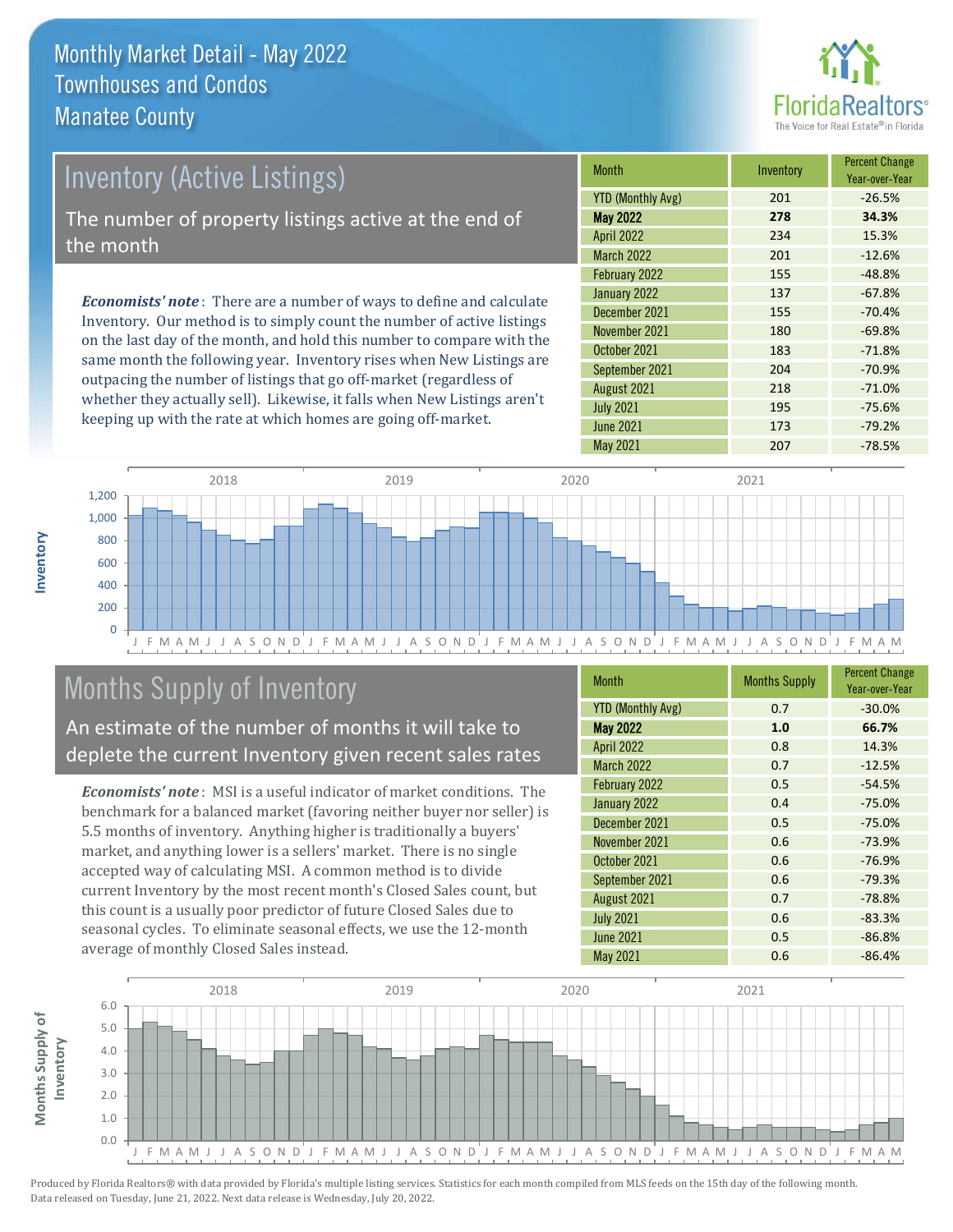

Year-over-Year

#### *Economists' note:* Closed Sales are one of the simplest—yet most important—indicators for the residential real estate market. When comparing Closed Sales across markets of different sizes, we recommend comparing the percent changes in sales rather than the number of sales. Closed Sales (and many other market metrics) are affected by seasonal cycles, so actual trends are more accurately represented by year-over-year changes (i.e. comparing a month's sales to the amount of sales in the same month in the previous year), rather \$1,000,000 or more 18 18 157.1% \$250,000 - \$299,999 32 6.7% \$300,000 - \$399,999 73 17.7% \$400,000 - \$599,999 96 200.0% \$600,000 - \$999,999 34 36.0% \$150,000 - \$199,999 22 -45.0% \$200,000 - \$249,999 37 -35.1%  $$100,000 - $149,999$  21  $-30.0\%$ Sale Price Closed Sales Percent Change Less than \$50,000 0 0 N/A  $$50,000 - $99,999$  6 -83.3% Closed Sales by Sale Price The number of sales transactions which closed during the month



## Median Time to Contract by Sale Price The median number of days between the listing date and contract date for all Closed Sales during the month

*Economists' note* : Like Time to Sale, Time to Contract is a measure of the length of the home selling process calculated for sales which closed during the month. The difference is that Time to Contract measures the number of days between the initial listing of a property and the signing of the contract which eventually led to the closing of the sale. When the gap between Median Time to Contract and Median Time to Sale grows, it is usually a sign of longer closing times and/or declining numbers of cash sales.

| <b>Sale Price</b>     | <b>Median Time to</b><br>Contract | <b>Percent Change</b><br>Year-over-Year |
|-----------------------|-----------------------------------|-----------------------------------------|
| Less than \$50,000    | (No Sales)                        | N/A                                     |
| $$50,000 - $99,999$   | 10 Days                           | 66.7%                                   |
| $$100,000 - $149,999$ | 6 Days                            | $-45.5%$                                |
| $$150,000 - $199,999$ | 9 Days                            | $-40.0%$                                |
| \$200,000 - \$249,999 | 8 Days                            | $-20.0%$                                |
| \$250,000 - \$299,999 | 6 Days                            | 100.0%                                  |
| \$300,000 - \$399,999 | 6 Days                            | $-53.8%$                                |
| $$400,000 - $599,999$ | 6 Days                            | $-70.0\%$                               |
| \$600,000 - \$999,999 | 8 Days                            | 60.0%                                   |
| \$1,000,000 or more   | 12 Days                           | $-7.7%$                                 |



Produced by Florida Realtors® with data provided by Florida's multiple listing services. Statistics for each month compiled from MLS feeds on the 15th day of the following month. Data released on Tuesday, June 21, 2022. Next data release is Wednesday, July 20, 2022.

**Median Time to Contract Median Time to Contract**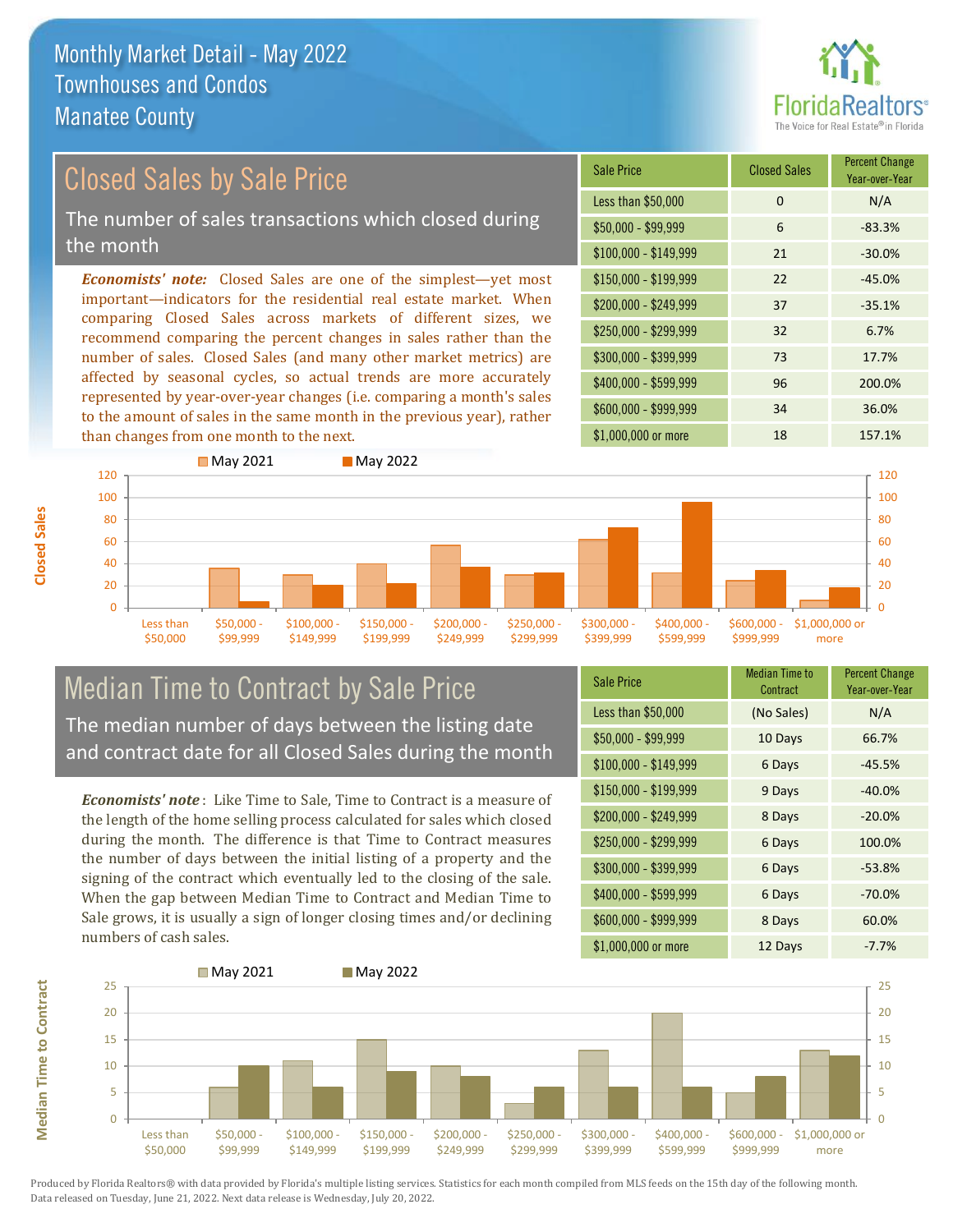

# New Listings by Initial Listing Price

The number of properties put onto the market during the month

*Economists' note:* New Listings tend to rise in delayed response to increasing prices, so they are often seen as a lagging indicator of market health. As prices rise, potential sellers raise their estimations of value—and in the most recent cycle, rising prices have freed up many potential sellers who were previously underwater on their mortgages. Note that in our calculations, we take care to not include properties that were recently taken off the market and quickly relisted, since these are not really *new* listings.



**New Listings**

**Inventory**



### Inventory by Current Listing Price The number of property listings active at the end of the month

*Economists' note* : There are a number of ways to define and calculate Inventory. Our method is to simply count the number of active listings on the last day of the month, and hold this number to compare with the same month the following year. Inventory rises when New Listings are outpacing the number of listings that go off-market (regardless of whether they actually sell). Likewise, it falls when New Listings aren't keeping up with the rate at which homes are going off-market.

| <b>Current Listing Price</b> | Inventory | <b>Percent Change</b><br>Year-over-Year |
|------------------------------|-----------|-----------------------------------------|
| Less than \$50,000           | 0         | $-100.0%$                               |
| $$50,000 - $99,999$          | 4         | $-69.2%$                                |
| \$100,000 - \$149,999        | 11        | $-70.3%$                                |
| $$150,000 - $199,999$        | 19        | 35.7%                                   |
| \$200,000 - \$249,999        | 9         | $-57.1%$                                |
| \$250,000 - \$299,999        | 22        | 57.1%                                   |
| \$300,000 - \$399,999        | 46        | 21.1%                                   |
| \$400,000 - \$599,999        | 97        | 142.5%                                  |
| \$600,000 - \$999,999        | 51        | 168.4%                                  |
| \$1,000,000 or more          | 19        | 90.0%                                   |